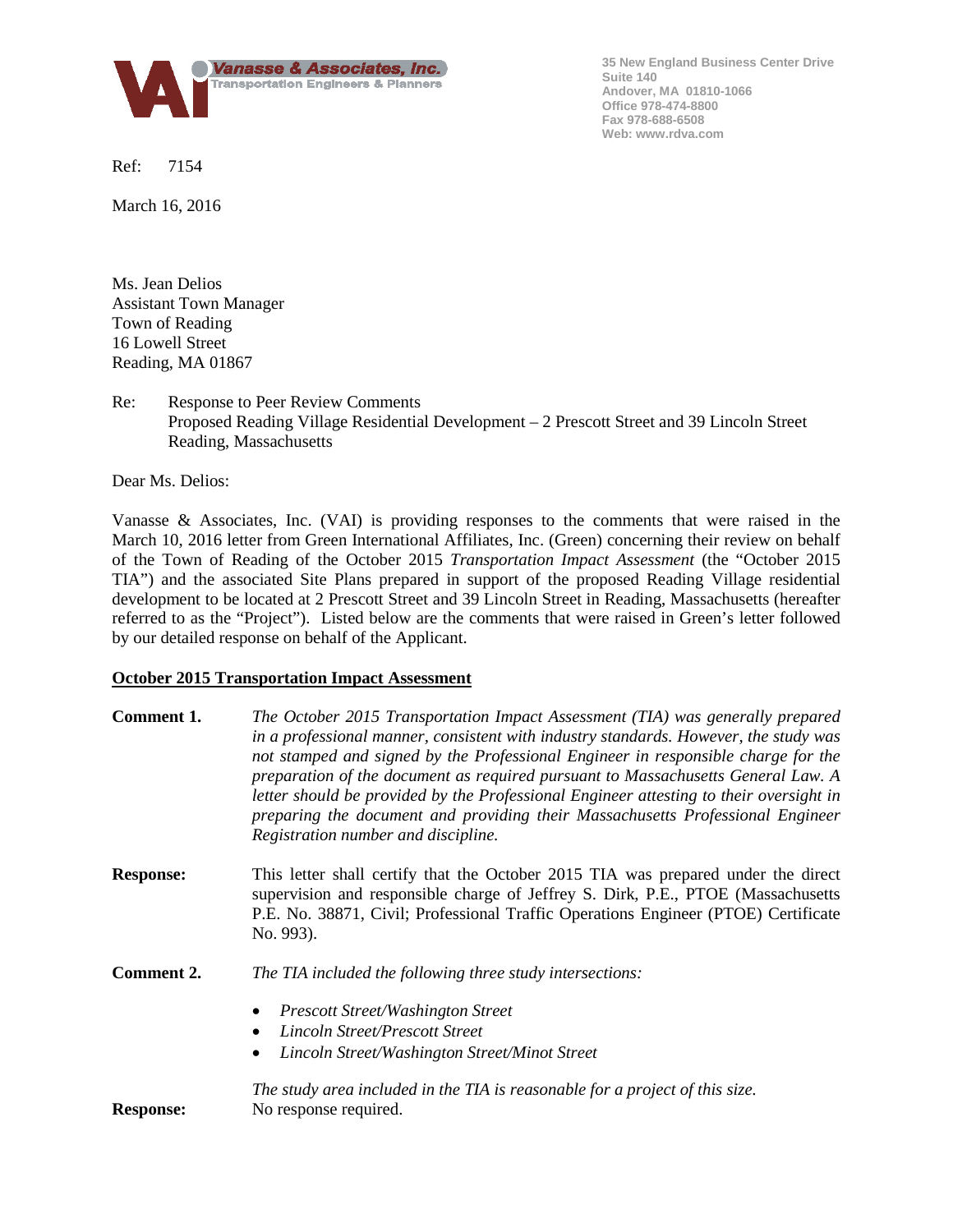Ms. Jean Delios March 16, 2016 Page 2 of 6

- **Comment 3.** *Traffic data were collected on typical weekdays in October 2015 while public schools were in regular session. The traffic study demonstrated that data collected in the month of October represents above-average conditions, and therefore the traffic volumes were not adjusted for seasonal variation in order to provide a conservative analysis condition. The seasonal data that is referenced in the report is outdated; footnote 4 in page 8 of the TIA report mistakenly listed as " ... 2011 Weekday Seasonal Factors, ... ", while the seasonal variation data included in the study's appendix is from 2007. However, after a review of more recent seasonal variation of traffic volumes from three Mass DOT continuous count stations in the vicinity of the project, we concur that data collected in October represents above average conditions.*
- **Response:** VAI acknowledges Green's comment concerning the oversight regarding inclusion of the 2007 MassDOT seasonal adjustment data in the appendix of the October 2015 TIA. As stated by Green, a review of more recent MassDOT seasonal adjustment data continues to indicate that data collected in October represents above-average conditions. No further response required.
- **Comment 4.** *Crash data were presented from information provided by the MassDOT Highway Division Safety management/Traffic Operations Unit for the most recent five-year period available (2009-2013). During the five-year period that was examined, each study intersection only experienced one reported crash, and none of the study intersections exceeded the MassDOT District 4 average crash rate for unsignalized intersections.*
- **Response:** No response required.
- **Comment 5.** *Future traffic volumes were projected seven years to the year 2022, consistent with MassDOT's TIA Guidelines, and we concur with this methodology. The future traffic volume projections included traffic from two other specific development projects: Reading Woods residential project (424 units) and the Criterion Children Enrichment Facility, a proposed day care facility. An annual background growth rate of 1% was also applied to the existing traffic volumes to develop the future volume forecasts. We concur with this methodology for future traffic volume projections.*
- **Response:** No response required.
- **Comment 6.** *The Institute of Transportation Engineers (ITE) Trip Generation Manual was used to forecast the number of trips generated by the proposed project. In order to provide a conservative analysis of the impact of the proposed project, no reduction was taken to account for the likely use of public transportation services by the residents of the proposed site. We concur with the trip generation methodology and calculations.*

**Response:** No response required.

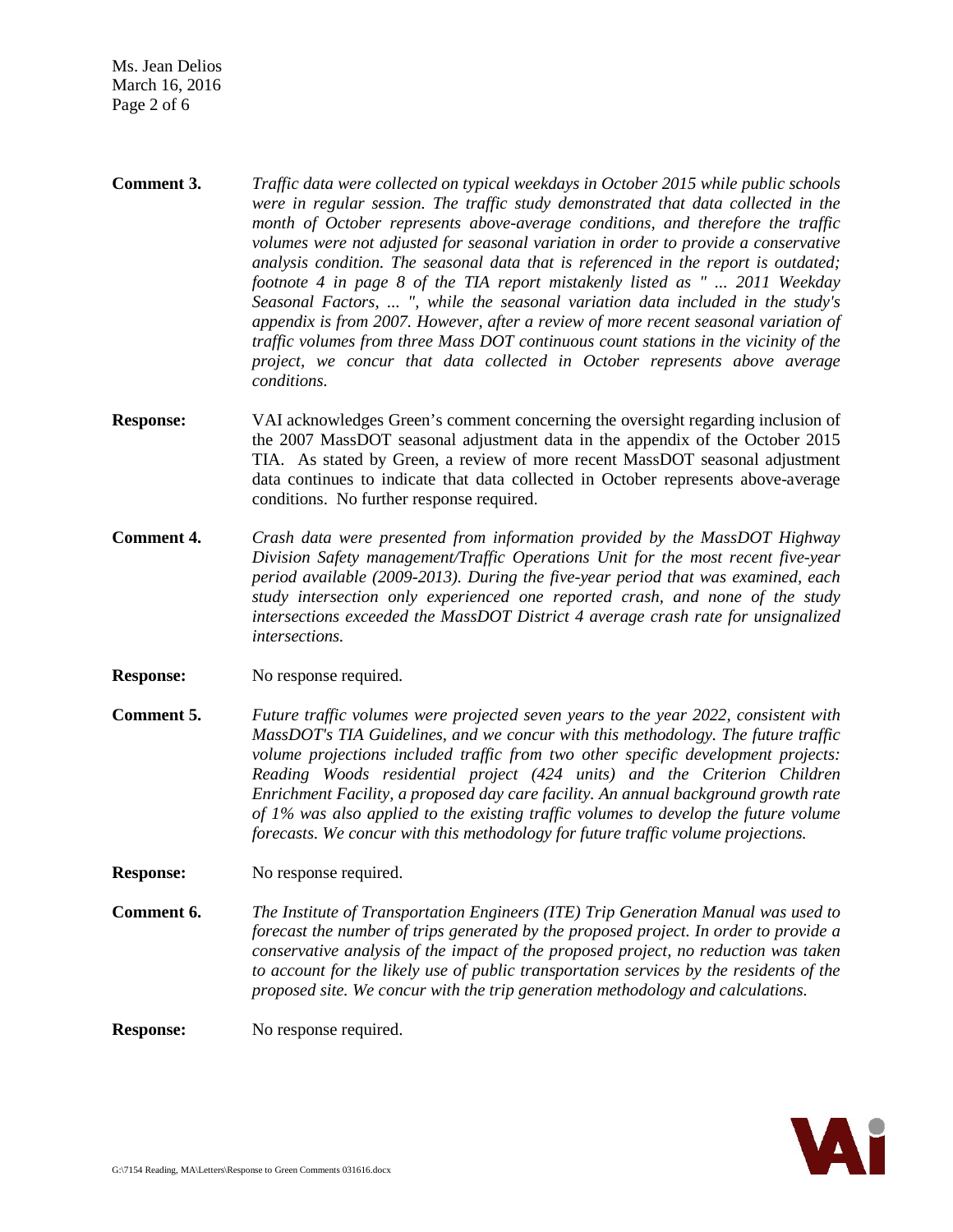Ms. Jean Delios March 16, 2016 Page 3 of 6

**Comment 7.** *The trip distribution for the site was based upon U.S. Census Journey-to-Work data (for persons residing in Reading) and existing traffic patterns. The methodology used appears to be reasonable. However, the corresponding Census data is not provided in the report or Appendix, and the travel patterns could not be verified.* **Response:** The U.S. Census Journey-to-Work data for the census tract area that includes the Project site is attached. **Comment 8.** *It is noted that all of the traffic volume figures (existing, no-build, project generated traffic, and build) mistakenly referenced "weekday evening peak hour'', even when "weekday morning peak hour" data were displayed.* **Response:** VAI acknowledges Green's comment and notes that Green has stated that the traffic volumes shown on the subject figures are correct as presented. No further response required. **Comment 9.** *The minimum sight distances were calculated based upon criteria provided in the American Association of State Highway and Transportation Officials (AASHTO) A Policy on Geometric Design of Highways and Streets, 6th Edition ("The Green Book"). We agree with the methodology and explanations provided for determining sight distances. The measured sight distances at the proposed driveways exceed required the minimum criteria.* **Response:** No response required **Comment 10.** *The intersection capacity analyses were conducted using the Synchro 8 software and the methodology defined in the 2010 edition of the Highway Capacity Manual (HCM). The analysis methodology was consistent with current state guidelines and standard industry practice.* **Response:** No response required. **Comment 11.** *The TIA provided ten recommendations with respect to the design and operation of the site driveways. We concur with these recommendations, and the project applicant should demonstrate that the site plan is consistent with all of the recommendations.* **Response:** The Site Plans will be updated to reflect the recommendations that were detailed in the October 2015 TIA and will be submitted by others under separate cover. **Comment 12.** *The TIA did not discuss the number of off-street parking spaces provided on the project site for residents and guests, nor did the TIA provide any justification for a lower parking supply than required by the Town.* **Response:** As currently proposed, the Project will provide 80 parking spaces to serve 77 apartment units, or a parking ratio of approximately 1.04 spaces per residential unit, where 1.5 spaces per residential unit are required pursuant to Section 9.1.1.7 of the Town Zoning Bylaw. The Applicant will provide parking demand data obtained from apartment communities with similar proximity to a commuter rail station to

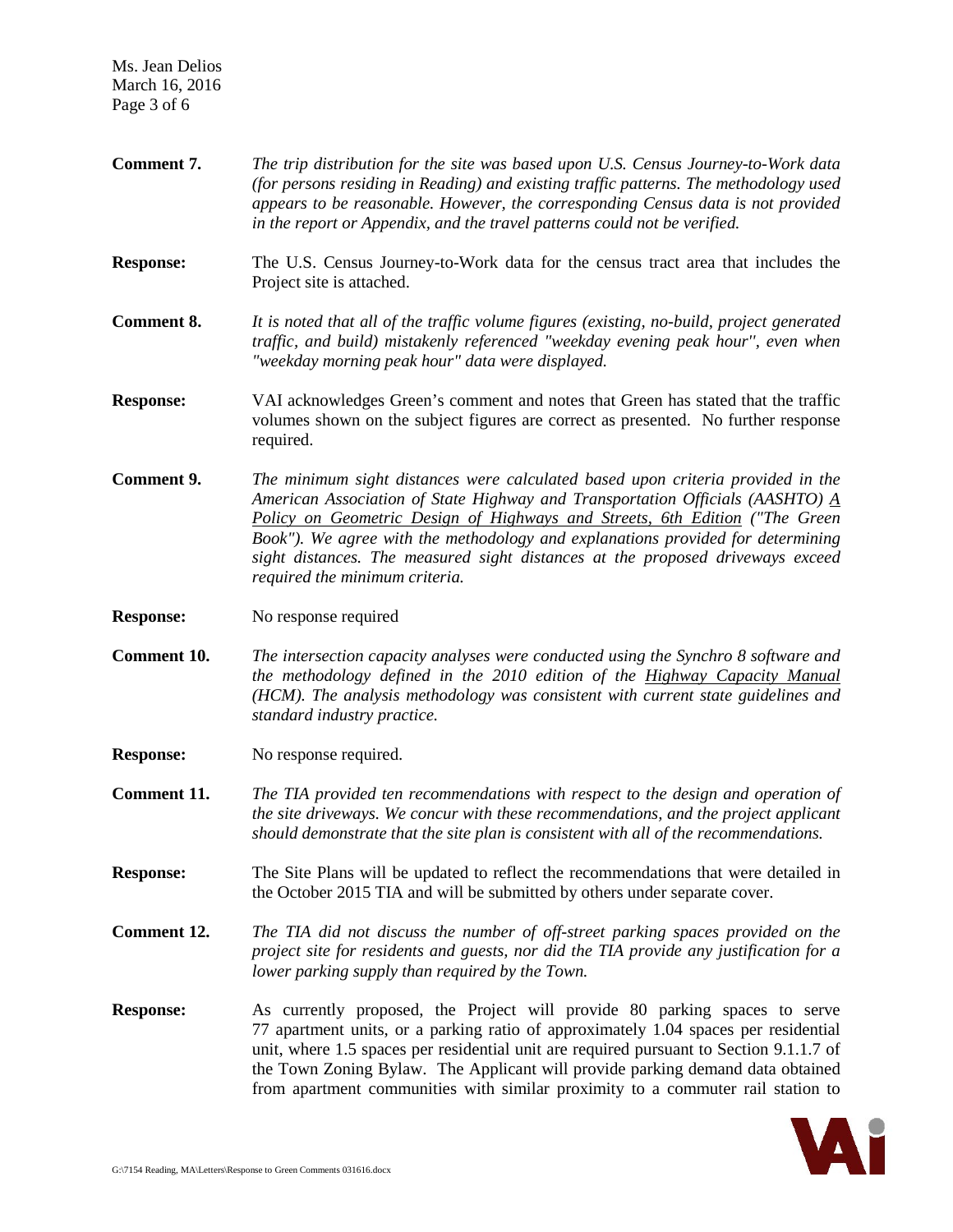substantiate the lower parking ratio for the Project. This information is being compiled and will be provided under separate cover as soon as it is available.

## **Site Plan/Zoning Compliance Comments**

- **Comment 13.** *Sheet 5 of 9 (proposed layout) indicates that a total of 80 spaces (including 2 accessible parking spaces), are provided. Per the Zoning Bylaw § 9.1.1.7, the minimum numbers of off-street parking spaces is 116 (1.5 spaces per unit) and the minimum number of off-street loading/unloading spaces required 4. However, the TIA did not discuss the number of parking spaces provided on the project site for residents and guests, nor did the TIA provide any justification for a lower parking supply than required by the Town. While it may be reasonable to provide a lower number of parking spaces, given the proximity of the MBTA Commuter Rail station, the applicant should provide justification in support of the lower parking, such as data from national studies and/or local examples of other residential projects in eastern Massachusetts in close proximity to commuter rail stations.*
- **Response:** The Applicant will provide parking demand data obtained from apartment communities with similar proximity to a commuter rail station to substantiate the lower parking ratio for the Project. This information is being compiled and will be provided under separate cover as soon as it is available.
- **Comment 14.** *In addition to providing data relative to on-site parking, we suggest the project applicant conduct an off-site parking utilization study to assess the likely impacts to off-street parking due to the reduced parking ratios. This off-street parking utilization study should take into consideration all existing parking restrictions in the vicinity of the project site when evaluating on-street parking, and should provide a discussion of guest parking at the proposed site.*
- **Response:** The Applicant will conduct an off-site parking utilization study for the roadways in the vicinity of the Project site on both a weekday and Saturday in order to document parking utilization in the area. This information is currently being collected and will be provided under separate cover when complete.
- **Comment 15.** *The dimensions of each parking space are consistent with the Town's Zoning Bylaw, however, we note that the 24 foot aisle widths for two-way circulation are less than the Town minimum of 26 feet. The applicant should provide vehicle turning movement templates on the plans to demonstrate that the 24 foot aisle widths are sufficient for two-way vehicle circulation.*
- **Response:** The requested turning analysis will be provided by others under separate cover. In advance of receipt of the requested plan, we note that a 23-foot wide drive aisle behind an 18-foot deep, 90 degree parking space provides sufficient room for vehicle maneuvering.<sup>[1](#page-3-0)</sup>



<span id="page-3-0"></span><sup>|&</sup>lt;br>|<br>| *The Dimensions of Parking*, Fifth Edition; Urban Land Institute, Washington, D.C.; 2010.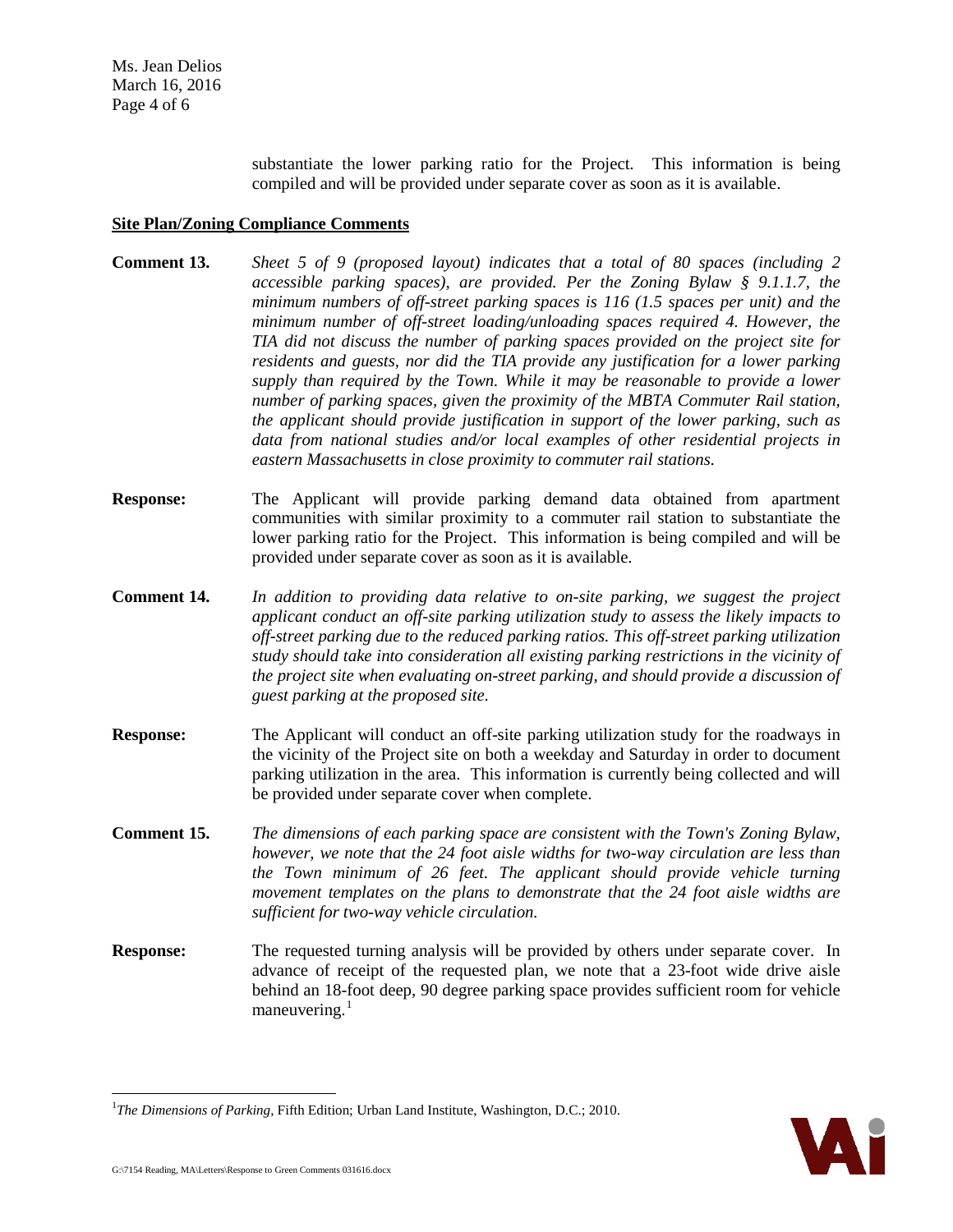- **Comment 16.** *The proposed two-way driveway on Prescott Street is only 20 feet wide. The site plan should be revised to provide a 24 foot wide driveway for two-way circulation, consistent with the recommendations in the applicant's own Transportation Impact Assessment.*
- **Response:** The Site Plans will be revised accordingly and will be submitted by others under separate cover.
- **Comment 17.** *On plan sheet 5 of 9 (Proposed Layout), the 9 feet x 18 feet parking space at the northwest corner of the proposed parking lot appears restrict the two-way driveway width. It is recommended to move this parking space to align with other parking spaces, which may require a modification to the proposed building layout, or to move this parking space to a better location on the site.*
- **Response:** The Site Plans will be revised accordingly and will be submitted by others under separate cover.
- **Comment 18.** *On plan sheet 5 of 9 (Proposed Layout), the width of one of the aisles in the vicinity of the two-way driveways is measured 24 feet but is not dimensioned. The 39.8' dimension is labeled incorrectly and should be 42.0'.*
- **Response:** The Site Plans will be revised accordingly and will be submitted by others under separate cover.
- **Comment 19.** *On plan sheet 5 of 9 (Proposed Layout), only 2 accessible parking spaces are provided. Per § 208.2 of U.S Department of Justice "2010 ADA Standards for Accessible Design" and § 23.2.1 of the Massachusetts Architectural Access Board Requirements (521 CMR 23.00), at least 4 accessible parking spaces should be provided.*
- **Response:** The Applicant will review the referenced standards and will revise the Site Plans as may be necessary to provide the required number of accessible parking spaces. The revised plans will be submitted by others under separate cover.
- **Comment 20.** *The pedestrian paths within the parking lot and links to the proposed buildings and adjacent sidewalks along Prescott Street and Lincoln Street are undefined.*
- **Response:** The pedestrian pathways will be detailed on the Site Plans and will be submitted by others under separate cover.
- **Comment 21.** *The existing sidewalks along Prescott Street and Lincoln Street in the vicinity of the project site are in poor condition. It is recommended that the applicant commit to, at a minimum, reconstructing the sidewalks along the southeast side of Prescott Street and along the south side of Lincoln Street, including the area in front of 31 Lincoln Street (Brown's Auto Repair), where there are no existing sidewalks.*

# **Response:** The Applicant will reconstruct the sidewalks along the Project site frontage in conjunction with the Project. This commitment includes constructing/defining a

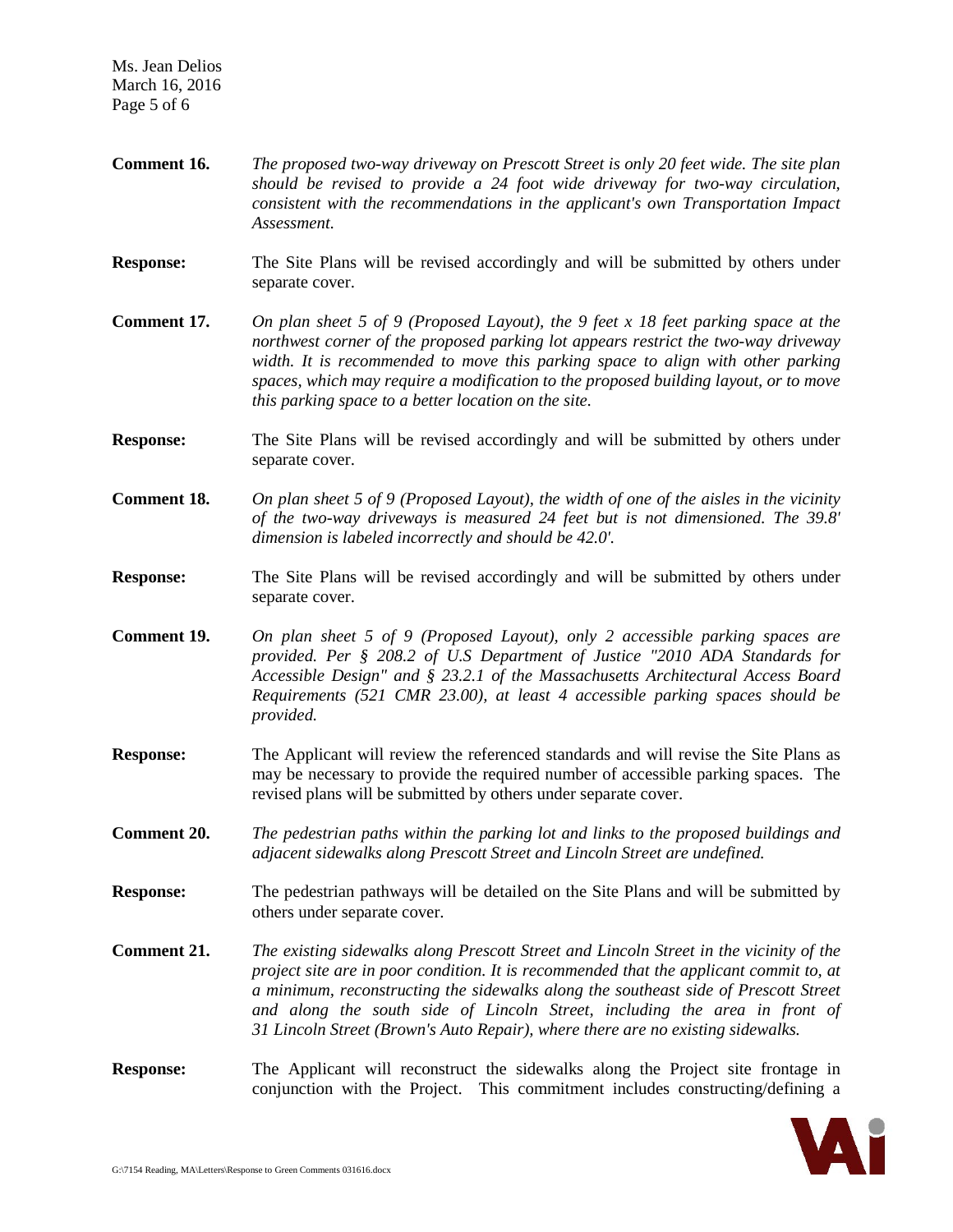sidewalk along the frontage of 31 Lincoln Street to the extent that such facilities can be constructed within the public right-of-way and subject to receipt of all necessary rights, permits and approvals.

**Comment 22.** *At the Prescott Street/Lincoln Street intersection, the existing crosswalks are faded, and no wheelchair ramps are provided. The ideal location of the pedestrian crosswalks should be evaluated to provide safe and convenient access to and from the commuter rail station. New accessible ramps should be provided, and Continental or ladder style crosswalks[2](#page-5-0) should be provided to allow for convenient, safe, and accessible access between the project site and the MBTA Commuter Rail Station.* 

**Response:** In conjunction with the Project and subject to receipt of all necessary rights, permits and approvals, the Applicant will construct ADA compliant wheelchair ramps for crossing the Prescott Street/Lincoln Street intersection where crosswalks are present, and will install ladder style crosswalks. The locations of the crossings will be determined in consultation with the Town of Reading Department of Public Works and will be situated so as to provide safe and convenient access to and from the MBTA Commuter Rail Station.

We trust that this information is responsive to the comments that were raised in Green's March 10, 2016 memorandum concerning the October 2015 TIA and the associated Site Plans prepared in support of the Project. If you should have any questions regarding our responses or would like to discuss this information in more detail, please feel free to contact me.

Sincerely,

VANASSE & ASSOCIATES, INC.

frey S. Dirk

S. Dirk $\varphi$ .E., PTOE, FITE Principal

JSD/jsd

 $\overline{a}$ 

cc: M. Zuker - NewMeadow Development LLC (via email) G. Engler - SEB, LLC (via email) J. Burke – DeCelle Burke & Associates, Inc. (via email) File

<span id="page-5-0"></span><sup>&</sup>lt;sup>2.</sup> Town of Reading Bicycle Network and Pedestrian Priority Plan", Metropolitan Area Planning Council, July 2014.